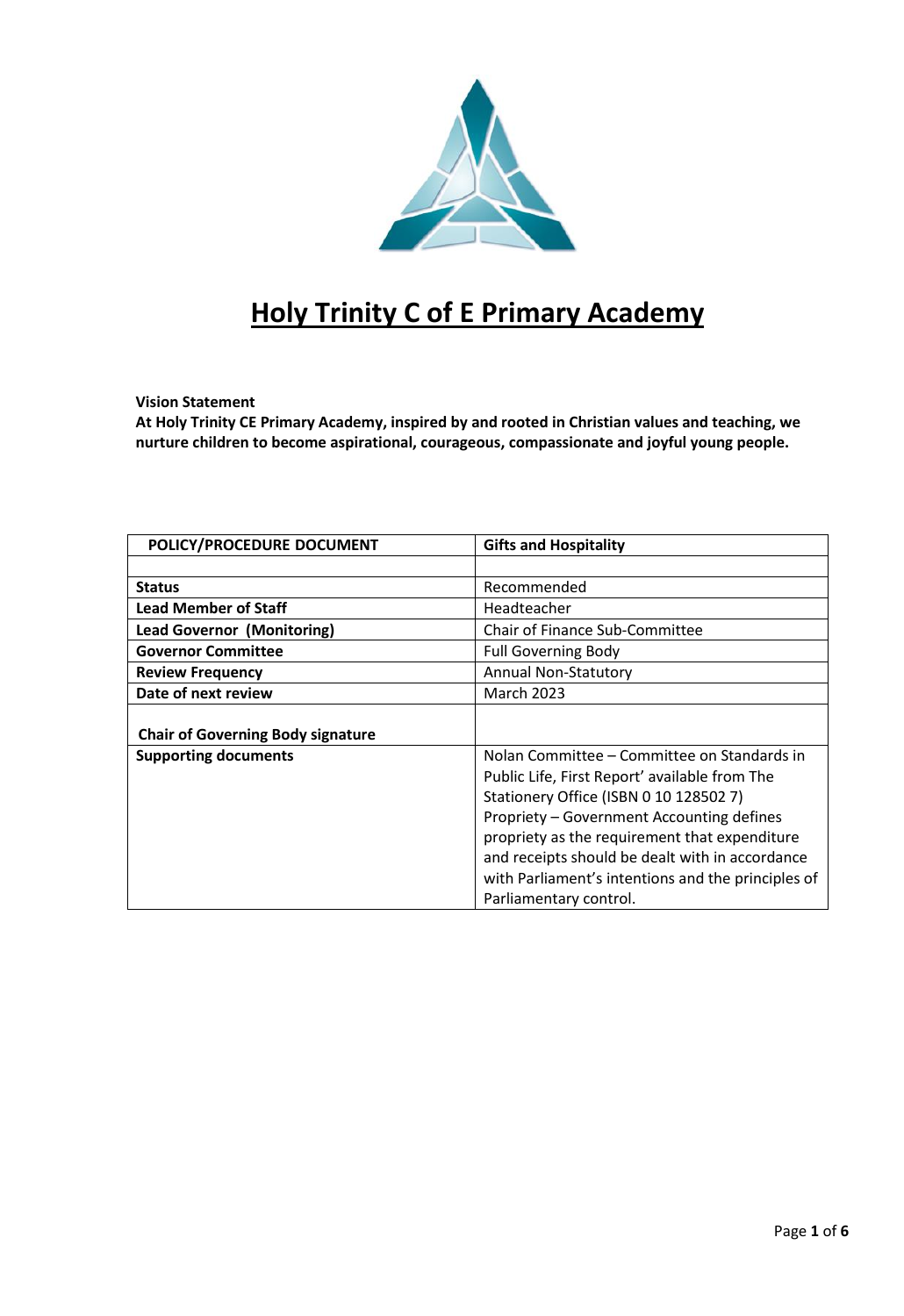### **Contents**

#### <span id="page-1-0"></span>**1 Introduction**

- 1.1 Holy Trinity CE Primary Academy (The Trust)<sup>1</sup> is committed to the highest level of integrity, honesty, and accountability in all its business dealings. All staff, trustees<sup>2</sup>/governors are expected to maintain high standards of propriety and professionalism in all their dealings, ensuring they are free from any conflict of interest through their business in the name of the Academy Trust.
- 1.2 This policy seeks to protect all individuals associated with the Trust, and the reputation of the Trust and its academy, from accusations of bribery or corruption staff, trustees/governors must take extreme care that none of their dealings, directly or indirectly, could be deemed as a reward or benefit, in line with the Prevention of Fraud and Bribery Act 2010. This Act makes it a criminal offence to:
	- offer, promise, or give a bribe,
	- request, agree to, or accept a bribe
	- (by an organisation) fail to prevent bribery by those acting on its behalf ('associated persons') to obtain or retain business or a business advantage for the organisation.
- 1.3 Under this Act, a bribe is 'a financial or other advantage' offered, promised, or given to induce a person to perform a relevant function or activity improperly, or reward them for doing so.
- 1.4 The receipt of gifts or excessive hospitality can damage the academies reputation and can lead to action under the academy's disciplinary procedures. Holy Trinity CE Primary Academy will hold a Gifts and Hospitality Register. All gifts/ hospitality over the value of £30 (Accrued by the same source) must be recorded in the Gifts and Hospitality Register. (Completion by the Business Manager (Annex 1))

# <span id="page-1-1"></span>**2 Aims**

 $\overline{a}$ 

- 2.1 This policy aims to ensure that:
	- The academy trust's funds are used only in accordance with the law, its articles of association, its funding agreement, and the latest Academies Financial Handbook
	- The trust and those associated with it operate in a way that commands broad public support

<sup>&</sup>lt;sup>1</sup> The Holy Trinity CE Primary Academy Trust refers to the Holy Trinity CE Primary Academy being the academy within the trust. Bothe terms are used interchangeably.

 $2$  Trustees are governors so the term is used interchangeably.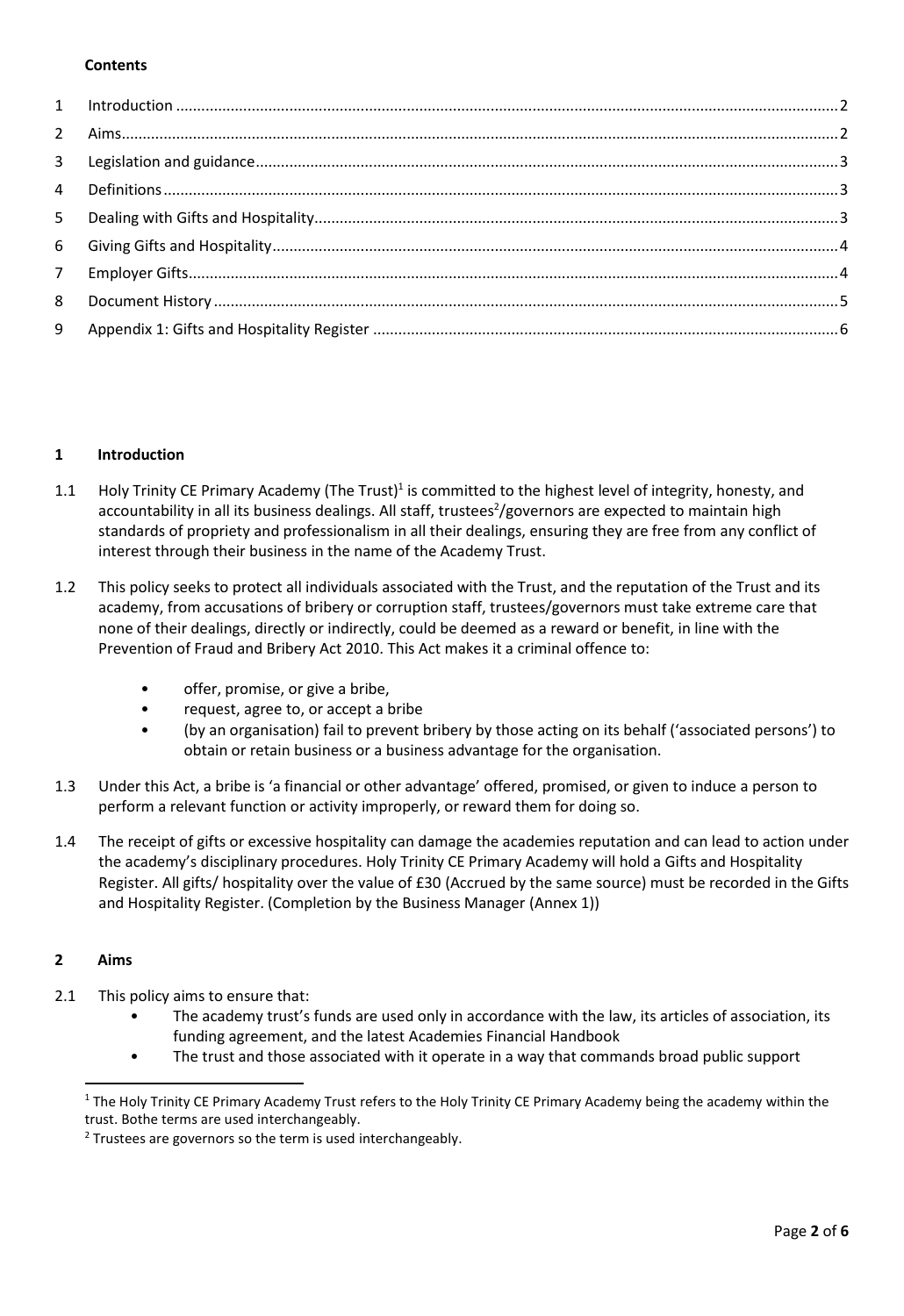- The trust has due regard to propriety and regularity, and ensures value for money, in the use of public funds
- Trustees fulfil their fiduciary duties and wider responsibilities as charitable trustees and company directors
- Members, trustees, and staff are aware of what constitutes acceptable gifts and hospitality, and the process that must be followed if they are presented with any of the same

# <span id="page-2-0"></span>**3 Legislation and guidance**

- 3.1 This policy is based on the **Academies Financial Handbook**, which states that academy trusts should have a policy and register on the acceptance of gifts, hospitality, awards, prizes, or any other benefit which might be seen to compromise the personal judgement or integrity of members, trustees, staff and/or any other representative of the trust.
- 3.2 This policy is based on the guidance issued by the [Charities Commission](https://www.gov.uk/government/publications/internal-financial-controls-for-charities-cc8/internal-financial-controls-for-charities) for financial controls.
- <span id="page-2-1"></span>3.3 This policy also complies with our funding agreement and articles of association.

# **4 Definitions**

- 4.1 A Gift is any item or service, award, prize, or any other benefit which is received free of charge; or personally offered at a discounted rate or on terms not available to the public or which might be seen to compromise the personal judgment or integrity of the recipient.
- 4.2 Hospitality is the offer of food, drink, accommodation or entertainment or the opportunity to attend any cultural or sporting event not available to the public.

# <span id="page-2-2"></span>**5 Dealing with Gifts and Hospitality**

- 5.1 Holy Trinity CE Primary Academy expects staff, and governors to exercise the utmost discretion in giving and accepting gifts and hospitality when on Trust or academy business. Care should be taken about a gift from a person or organisation that has, or is hoping to have, a contract with our organisation. In any case of doubt advice should be sought from the Business Manager, headteacher or chair of the Finance sub-committee.
- 5.2 Staff, and governors must not make use of their official position to further their private interests or those of others.
- 5.3 Staff, and governors must not accept gifts, hospitality, or benefits of any kind from a third party where it might be perceived that their personal integrity is being compromised, or that the Trust / academy might be placed under an obligation.
- 5.4 Gifts of low intrinsic value such as promotional calendars or diaries, or small tokens of gratitude, can be accepted. If there is any doubt as to whether the acceptance of such an item is appropriate, individuals should decline the gift or refer the matter to the academy Business Manager.
- 5.5 It is common for appreciative parents and pupils to register their thanks for the work of staff in the form of a small personal gift. If these are valued at less than £30 these are perfectly acceptable without reference to senior members of staff. These will not need to be recorded in the register. Where gifts valued over £30 are accepted, these should be recorded in the register.
- 5.6 Where a more valuable gift, benefit or service is offered which is to the good of the academy, rather than an individual, it must be referred to the Business Manager or, if in the case of the Business Manager, to the Headteacher or in the case of the headteacher to the chair of the finance sub-committee for approval within their discretion; if acceptable, these items must be recorded in the register.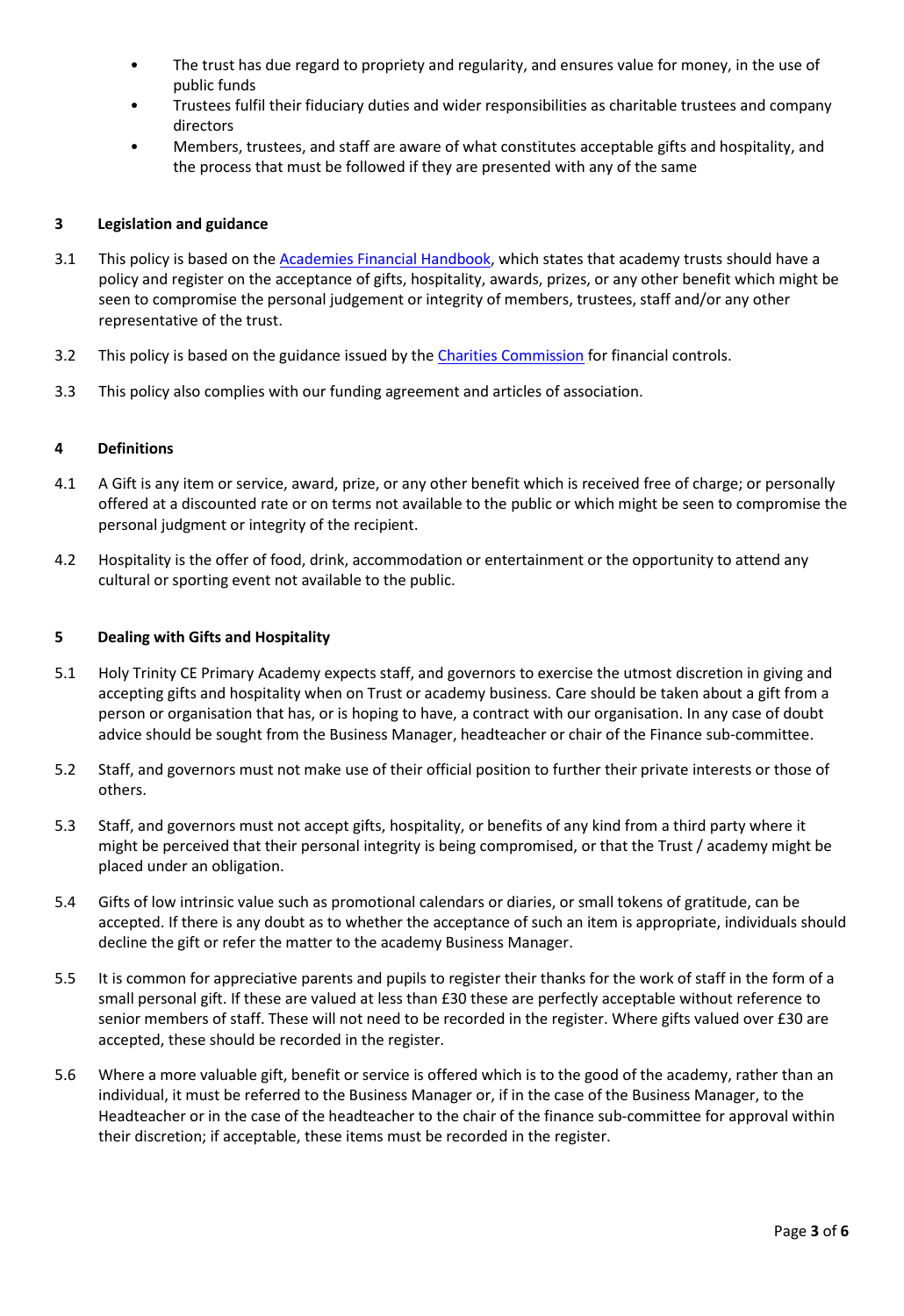- 5.7 Hospitality such as working lunches, coffees etc are perfectly acceptable where it is appropriate to offer or receive these in support of good relationships with visiting staff or business colleagues. Modest hospitality, provided it is reasonable in the circumstances, should be like the scale of hospitality which the Trust as an employer would be likely to offer. These would not be added to the register. Hospitality received above this level should be recorded in the register.
- 5.8 If a member of staff, trustee or governor is offered a gift or hospitality whilst involved in the procurement of goods and services, tenders for work or when liaising with anyone conducting business with the academy (other than light refreshments) it is their responsibility to discuss this with the chair of the finance subcommittee.
- 5.9 If not accepting a gift would be regarded as causing offence (such as a sudden and unexpected gift or one where refusal could cause cultural offence) the item should be accepted. The matter should then be brought to the attention of the chair of the finance sub-committee as soon as possible who may decide to return the gift or may donate it to an academy raffle/ fair or a charitable cause.
- 5.10 Examples of gifts or hospitality that should not be accepted are cash or monetary gifts; gifts or hospitality offers to a member of your family; gifts or hospitality from a potential supplier or tenderer in the immediate period before tenders are invited or during the tender process; staff, or governor attendance at sporting and cultural events at the invitation of suppliers, potential suppliers, or consultants. (Where it is considered that there is a benefit to the Trust a member of staff, or governor attending a sponsored event, the attendance must be formally approved and registered by the chair of the finance sub-committee).
- 5.11 As an exception to 5.10 above the governors recognise that individuals may "club together" to purchase gift vouchers that are then offered to staff as a gift. Vouchers that cannot be redeemed for cash, can be accepted within the normal constraints of this policy.
- 5.12 Where a gift is received on behalf of the academy, the gift remains the property of the academy. The gift may be required for departmental display or it may, with the headteachers approval, remain in the care of the recipient. Unless otherwise agreed, the gift should be returned to the academy on or before the recipient's last working day.
- 5.13 Gifts are sometimes offered by suppliers with the purchase of items. All such special offer gifts are the property of the academy and must be used accordingly.

# <span id="page-3-0"></span>**6 Giving Gifts and Hospitality**

- 6.1 The Academy will not normally give gifts to other individuals or organisations. If gifts are given, staff must ensure that the decision is fully documented in the Gift and Hospitality Register and has regard to the propriety and regularity of the use of public funds. This does not apply to the award of gifts, prizes etc related to the achievement of pupils e.g., attainment or merit awards.
- 6.2 Where hospitality is provided by the academy this should be approved in advance by the headteacher or Business Manager. In approving hospitality, the headteacher / Business Manager should ensure it is not in breach of the UK Bribery Act 2010 and that the costs are appropriate for a publicly funded organisation. Hospitality such as working lunches, coffees etc and modest hospitality in the form of meals etc are perfectly acceptable where it is appropriate to offer or receive these in support of good relationships with visiting staff or business colleagues (but not for their family or friends). These would not be added to the register. Hospitality provided above this level should be recorded in the register.

# <span id="page-3-1"></span>**7 Employer Gifts**

7.1 In exceptional circumstances the governors of Holy Trinity CE Primary Academy authorise the headteacher to;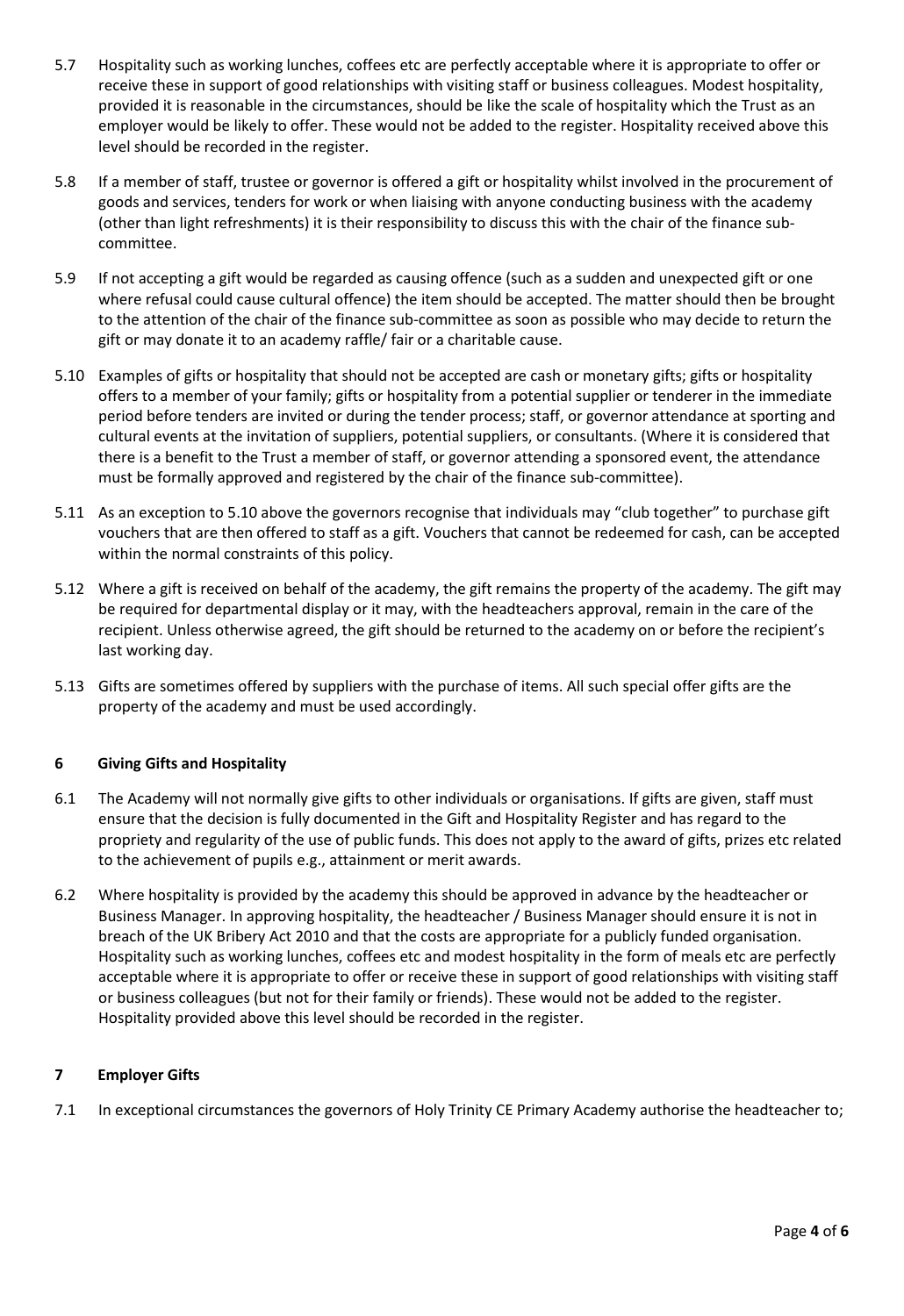- purchase small gifts (eg. flowers, photo albums) for staff leaving the school, staff who have a serious medical illness/accident and staff who suffer a bereavement etc. up to a value of £30.00
- Reward gifts to staff as a recognition of hard work, over and above their contractual requirements, at the end of the academic year and/or Christmas to a maximum value of £20.00 per gift/award
- 7.2 Such expenditure must be from **unrestricted funds only**.

#### <span id="page-4-0"></span>**8 Document History**

| Date              | <b>Description</b>                                     |  |  |
|-------------------|--------------------------------------------------------|--|--|
| <b>March 2015</b> | To include paragraph 6 and 4.3                         |  |  |
| February 2018     | "a personal gift to an" inserted to 5.1 to add clarity |  |  |
| <b>March 2021</b> | Format changes, legislative updates and value updates. |  |  |
| September         | Donation, gifts, hospitality register                  |  |  |
| 2021              |                                                        |  |  |
|                   |                                                        |  |  |
|                   |                                                        |  |  |
|                   |                                                        |  |  |